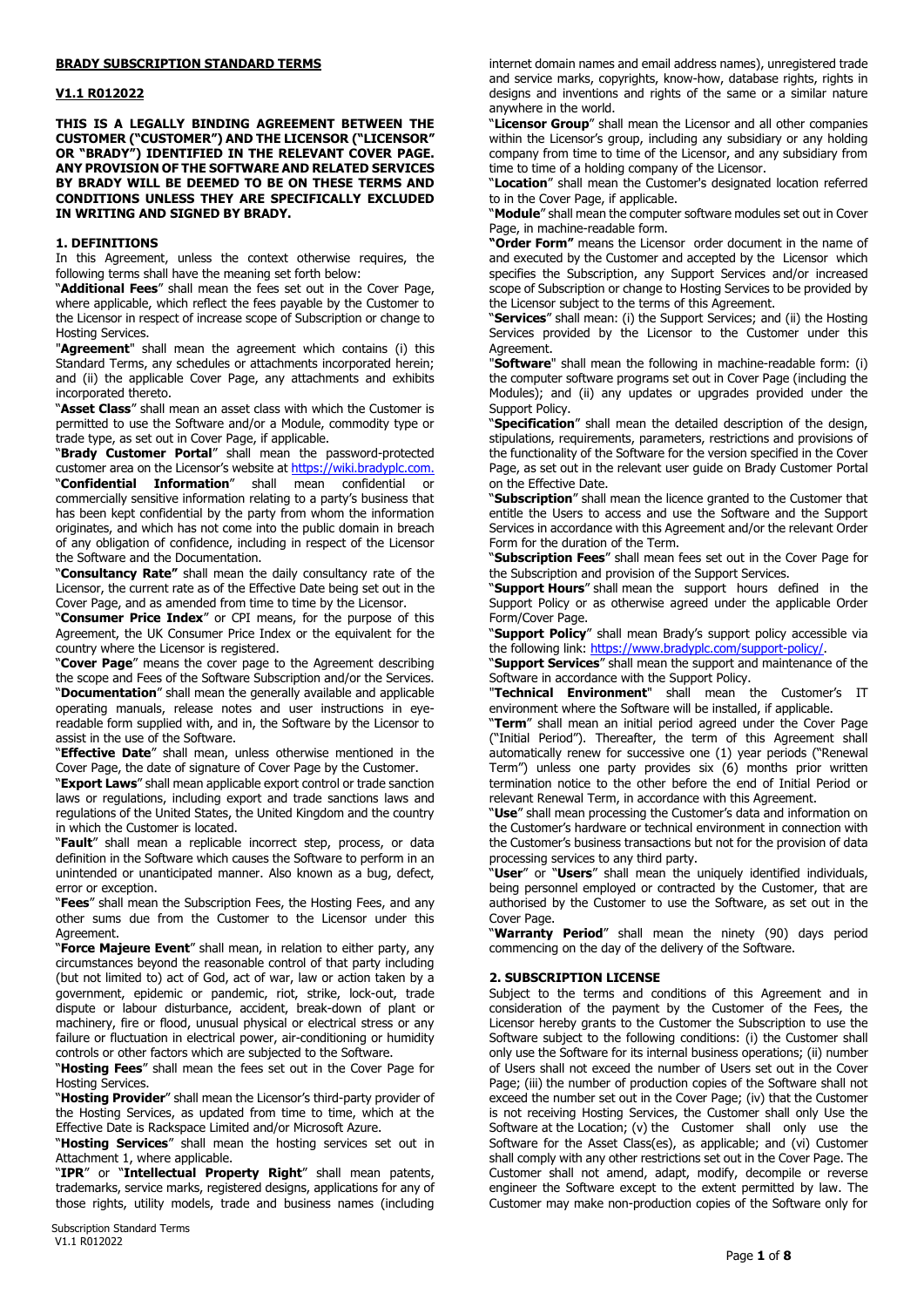training, testing, business continuity (if the Cover Page expressly permits such use) or backup purposes in support of the Customer's use of the Software. Except as permitted above, the Customer shall not copy, duplicate, publish or otherwise distribute or disseminate the Software or any part thereof.

The Licensor may inspect and audit upon at least five (5) business days' notice and at the Licensor's expense (unless the Customer is found to be non-compliant, in which case the Customer shall bear the reasonable costs of such audit), any information relating to Use and/or processing of the licensed Software and IPR, in any Location and Technical Environment where the Software and IPR is being Used and/or processed by the Customer, as well as those records and computer systems that specifically relate to information relevant to the Customer's compliance with the requirements and its obligations of the terms of this Agreement and the possession, access or Use of Software, IPR and any Fees due. Any such audit shall be conducted no more than once per calendar year (unless the Customer is found to be non-compliant, in which case the Licensor may audit more than once per calendar year) in a manner that does not unreasonably disrupt Customer's normal operating procedures.

## **3. DELIVERY**

The Licensor shall deliver the Software to the Location, and/or shall make the Software available for the Customer to access. The Customer acknowledges and accepts that: (i) the Customer is responsible for determining whether the Software meets its requirements before entering into this Agreement; and (ii) the Software will be deemed accepted in the event the Customer fails to provide a written acceptance or rejection (with reasonable details for rejection) within fifteen (15) days of delivery. Where applicable, the Licensor shall provide the Support Services in accordance with the Support Policy.

## **4. SUPPORT SERVICES**

Subject to below provisions, the Licensor shall provide the Support Services in accordance with the Support Policy. The Licensor will not be required to provide the Support Services: (i) if the Customer is not current with its payment obligations in respect of the Subscription Fees; (ii) where Faults result from any improper use of the Software or the use of the Software other than in accordance with the Documentation; (iii) where Faults result from a Force Majeure Event; (iv) if the Customer fails to implement recommendations in respect of or solutions to Faults previously advised by the Licensor; (v) if any person other than the Licensor makes any repair, adjustment, alteration or modification of the Software without the Licensor's prior written consent; (vi) where Faults result from the use of the Software in combination with other software, hardware, or other parts of the Technical Environment not licensed under this Agreement; (vii) where Faults result from issues relating to the Customer's data or any third party's data; or (viii) in respect of an unsupported version of the Software as referred to in the Support Policy. For any out-of-scope services, or Support Services outside the Support Hours, the Licensor reserves the right to charge the Customer an additional sum at the Consultancy Rates. The Customer acknowledges and agrees that the Support Policy is subject to change at the Licensor's discretion; provided that the Licensor will not materially reduce the level of Support Services provided for the Software during the period for which Subscription Fees for Support Services have been paid.

Subject to the Licensor's product end-of-life (EOL) policy, the Licensor may discontinue the Support Services for certain versions of the Software, provided that the Licensor will provide the Customer with prior notice which will be posted on Brady Customer Portal, which shall include the date that such Support Services will cease, information about potential availability of Extended Support and Extended Maintenance Support and information about migration paths for certain features of the Software.

## **5. HOSTING SERVICES**

Where applicable, the Licensor shall provide the Hosting Services in accordance with the with the relevant terms of the Attachment 1 (Hosting Services) hereto, and the Cover Page.

## **6. CUSTOMER OBLIGATIONS**

The Customer shall: (i) allow its agents and contractors to Use the Software in accordance with the terms of this Agreement provided

that the Customer is liable for its agents and contractor's compliance with this Agreement as if they were the Customer; (ii) comply with its obligations in the Support Policy; (iii) make available to the Licensor's personnel remote diagnostic facilities and suitable workspace at the Location linked to the Technical Environment, only as applicable; (iv) provide reasonable assistance to and co-operate with the Licensor and follow reasonable instructions of the Licensor's staff; (v) make available appropriate personnel and equipment to the Licensor including remote access as reasonably necessary to enable the Licensor to provide the Services; (vi) grant any necessary approvals within three working days; (vii) provide such access to the Location and Technical Environment and such office accommodation and other facilities and resources as may reasonably be required by the Licensor to provide the Services (if applicable); (viii) within five (5) working days after a release of the Software adopted by the Customer, test the new release of the Software in respect of its performance criteria and volumes to ensure it performs in accordance with the Technical Environment and, if such release does not perform in accordance with the Technical Environment, adjust the Technical Environment to permit the release to perform; (ix) provide the Licensor promptly with all information and documentation reasonably required by the Licensor and answers to the Licensor's questions; (x) ensure that all information provided by the Customer is correct and accurate in all material respects; (xi) ensure in the interests of health and safety that the Licensor's personnel, while on the Customer's premises, are always familiar with the Customer's relevant safety procedures; (xii) ensure that any premises accessed by the Licensor's personnel adhere to, and comply with, relevant health and safety requirements or laws; (xiii) available appropriate staff who are familiar with Customer's programs and/or applications and ensure that its staff co-operate with the Licensor; (xiv) appoint a representative authorised to act on its behalf for the purposes of this Agreement, notify the Licensor of the contact details of such representative and ensure that the representative is available at reasonable times for the Licensor to liaise with; and (xv) ensure that all technical, development, enhancement, support, maintenance, and similar services obtained from all third parties other than under this Agreement and not recommended by the Licensor meet its requirements (including but not limited to specifications, fitness for purpose, functionalities, operation, use, coding, enhancements, and bespoke development needs).

If the Customer breaches any provisions above or any other obligation under this Agreement or otherwise causes a delay in the provision of the Services, the Licensor shall not be liable for such delay or any consequential breach of this Agreement.

## **7. LIMITED WARRANTY**

The Licensor warrants to the Customer that: (i) the Software will, during the Warranty Period under normal Use, materially conform with the Specification; and (ii) it will carry out the Services in a professional manner consistent with industry standards using reasonable skill and care. If the Customer notifies the Licensor in writing of any material failure of the Software to conform with the Specification during the Warranty Period, the Licensor shall at its own expense and sole option either: (a) use reasonable endeavours to correct such failure within a reasonable time; or (b) upon return of the Software and the Documentation refund to the Customer the proportional Subscription Fees for the Software that materially failed to confirm with the Specification. The foregoing sets out the Customer's exclusive remedy against the Licensor for any failure of the Software to conform to the Specification during the Warranty Period. If the Customer is not fully satisfied on reasonable grounds that the Services have been provided in accordance with this Agreement, it may give notice to the Licensor within ten (10) days of the provision of such Services setting out details of the variance from Service/s it was expecting. The Licensor shall: (x) within a reasonable time seek to rectify, at its discretion, any aspect of Service/s it is thus notified of; and/or (y) reduce or make an appropriate adjustment to the Fees against any anomaly in Service/s it determines is unresolvable. If the Customer is not satisfied with the Licensor's rectification pursuant to above, then the Customer may request that the matter be resolved pursuant to the dispute resolution procedure agreed by the Parties. The foregoing provisions set out the Customer's exclusive remedy in respect of any alleged failure of the Licensor to provide the Services.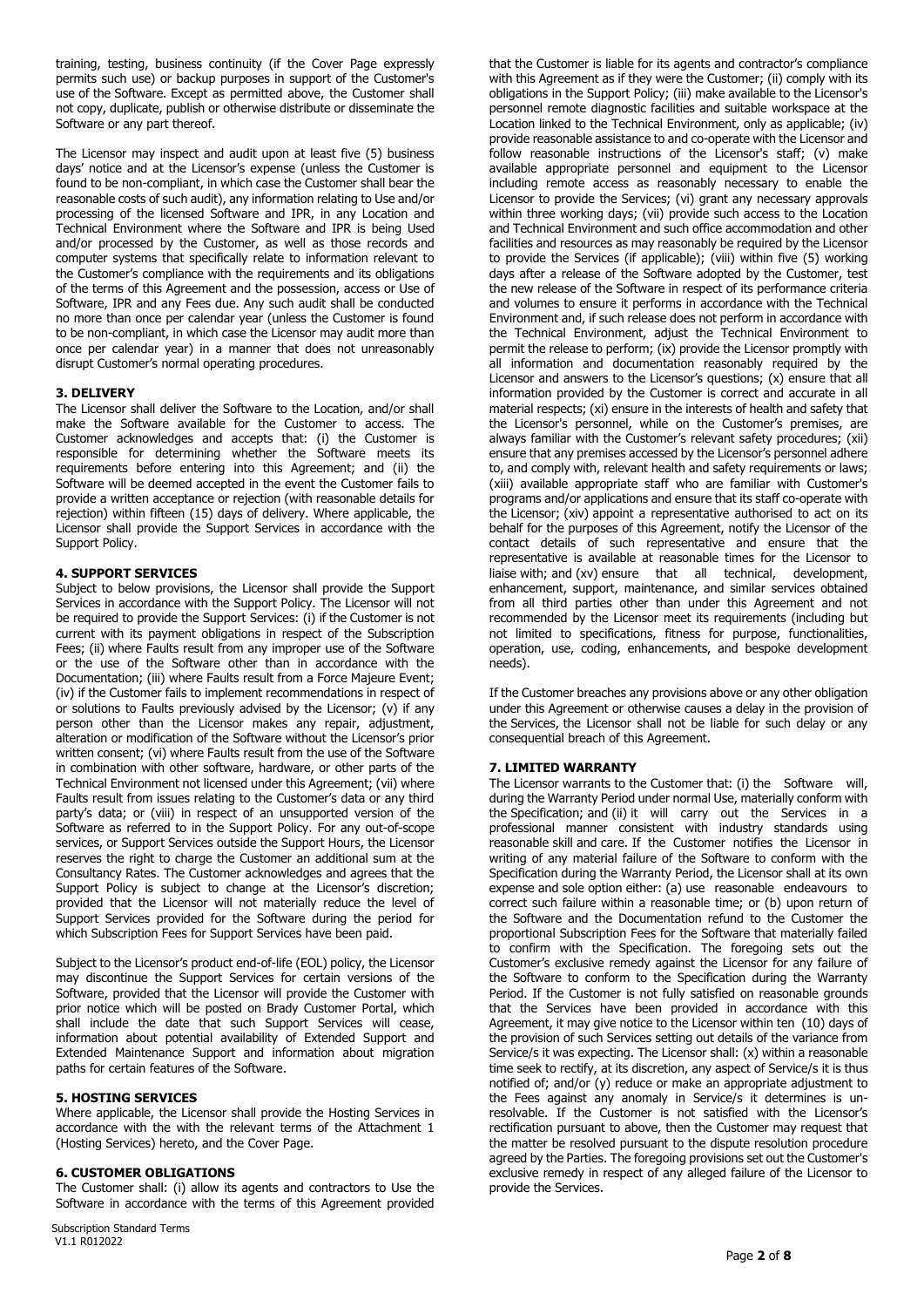EXCEPT AS EXPRESSLY SET OUT IN THIS AGREEMENT, ALL CONDITIONS, WARRANTIES, TERMS AND UNDERTAKINGS, EXPRESS OR IMPLIED, WHETHER BY STATUTE, COMMON LAW, TRADE PRACTICE, CUSTOM, COURSE OF DEALING OR OTHERWISE (INCLUDING ABOUT QUALITY, MERCHANTABILITY, PERFORMANCE OR FITNESS OR SUITABILITY FOR PURPOSE) IN RESPECT OF THE SOFTWARE, THE DOCUMENTATION, AND THE SERVICES ARE EXCLUDED TO THE FULLEST EXTENT PERMISSIBLE BY LAW. WITHOUT PREJUDICE TO THE FOREGOING, THE LICENSOR DOES NOT GIVE ANY WARRANTY: (A) ABOUT THE TIMING, THROUGHPUT, OR RESPONSE TIME PERFORMANCE OF THE SOFTWARE; OR (B) THAT THE SOFTWARE WILL BE COMPLETELY FREE OF VIRUSES, ERRORS OR BUGS. HOWEVER, IT IS AGREED AND ACKNOWLEDGED THAT THE SOFTWARE CONTAINS AN ACTIVATION PROCESS THAT CONTROLS ITS USAGE IN ACCORDANCE WITH THIS AGREEMENT.

## **8. LIMITATION OF LIABILITY**

SUBJECT TO THIS CLAUSE 8, LICENSOR SHALL NOT, UNDER ANY CIRCUMSTANCES WHATEVER, BE LIABLE FOR: (I) LOSS OF PROFITS; OR (II) LOSS OF BUSINESS; OR (III) DEPLETION OF GOODWILL AND/OR SIMILAR LOSSES; OR (IV) LOSS OF ANTICIPATED SAVINGS; OR (V) LOSS OF CONTRACTS; OR (VI) LOSS OF USE; OR (VII) LOSS OR CORRUPTION OF DATA OR INFORMATION; OR (VIII) ANY SPECIAL, INDIRECT, CONSEQUENTIAL OR PURE ECONOMIC LOSS, COSTS, DAMAGES, CHARGES OR EXPENSES.

SUBJECT TO THIS CLAUSE 8, THE LICENSOR'S LIABILITY TO THE CUSTOMER FOR DIRECT LOSS IN CONTRACT, TORT OR OTHERWISE ARISING OUT OF OR IN CONNECTION WITH THIS AGREEMENT OR CUSTOMER'S USE OF THE SOFTWARE OR THE DOCUMENTATION OR THE PROVISION OF THE SERVICES SHALL NOT EXCEED THE AGGREGATE FEES PAID BY THE CUSTOMER TO THE LICENSOR DURING THE TWELVE (12) MONTH'S PERIOD IMMEDIATELY PRECEDING THE CLAIM. NOTHING IN THIS AGREEMENT SHOULD BE CONSTRUED AS LIMITING OR EXCLUDING THE LICENSOR'S OR CUSTOMER'S LIABILITY FOR DEATH OR PERSONAL INJURY CAUSED BY ITS NEGLIGENCE OR FOR FRAUD OR FRAUDULENT MISREPRESENTATION OR FOR ANY OTHER LIABILITIES THAT CANNOT BE LIMITED OR EXCLUDED BY APPLICABLE LAWS. THE CUSTOMER ACKNOWLEDGES THAT IT IS THE CUSTOMER'S RESPONSIBILITY TO ENSURE THAT THE SOFTWARE IS SUITABLE FOR ITS REQUIREMENTS. THE LICENSOR SHALL NOT BE LIABLE TO THE CUSTOMER FOR ANY LOSS OR DAMAGE WHATSOEVER RESULTING DIRECTLY OR INDIRECTLY FROM: (A) THE USE BY THE CUSTOMER OF RESULTS WHICH ARE DERIVED FROM DATA WHICH IS INCORRECT OR INACCURATE IN ANY RESPECT; OR (B) CUSTOMER'S USE OF OR RELIANCE ON ANY RESULTS, DATA, PREDICTIONS OR OTHER INFORMATION GENERATED BY THE SOFTWARE.

# **9. INTELLECTUAL PROPERTY RIGHTS**

The Licensor owns or is licensed to use all rights, title and interest in the Software and Documentation (including all IPR). No legal or equitable title to or ownership of the Software is transferred to the Customer by this Agreement and all copies of the Software shall be and remain the property of the Licensor and shall be held in strict confidence by the Customer as trade secrets of the Licensor. The Customer shall not remove or modify or destroy any proprietary legends, including copyright notices, placed upon or contained within the Software and Documentation. All IPR developed by the Licensor under this Agreement (including all IPR in any Bespoke Modification and Development, any data as submitted to the Licensor by the Customer on materials catalogues, materials pricing, and materials spend information and contractual agreements with materials suppliers and catalogue data, pricing, and information) will be owned by the Licensor (or, at the Licensor's discretion, another member of the Licensor Group) absolutely. Subject to the confidentiality provisions herein, nothing in this Agreement shall prevent the Licensor from using any experience acquired or developed during the performance of the Services for other clients or on its own behalf. All data (excluding Customer's data) generated in the application using the Licensor's IPR may only be reused by the Customer if the Licensor has provided its prior written permission and the Customer has paid an additional fee reasonably requested by the Licensor. The Customer shall inform the Licensor as soon as possible if the Customer becomes aware of any unauthorised use of the Software or any allegation that use of the Software infringes a third party's IPR.

The Licensor undertakes at its own expense to defend the Customer or, at its option, settle any claim or action brought against the Customer alleging that the possession or use of the Software (or any part thereof) in accordance with the terms of this licence infringes the Intellectual Property Rights of a third party ("Claim") and shall be responsible for any reasonable losses, damages, costs (including legal fees) and expenses incurred by or awarded against the Customer as a result of or in connection with any such Claim, which for the avoidance of doubt, shall be capped per clause 8. If any third party makes a Claim, or notifies an intention to make a Claim against the Customer, the Licensor's obligations under clause 9 are conditional on the Customer: (a) as soon as reasonably practicable, giving written notice of the Claim to the Licensor, specifying the nature of the Claim in reasonable detail; (b) not making any admission of liability, agreement or compromise in relation to the Claim without the prior written consent of the Licensor; (c) Licensor and its professional advisers access at reasonable times (on reasonable prior notice) to its premises and its officers, directors, employees, agents, representatives or advisers, and to any relevant assets, accounts, documents and records within the power or control of the Customer, to enable the Licensor and its professional advisers to examine them and to take copies (at the Licensor's expense) for the purpose of assessing the Claim; and (d) subject to the Licensor providing security to the Customer to the Customer's reasonable satisfaction against any claim, liability, costs, expenses, damages or losses which may be incurred, taking such action as the Licensor may reasonably request to avoid, dispute, compromise or defend the Claim. The Customer shall indemnify the Licensor and keep the Licensor fully and effectively indemnified against all costs, claims, demands, expenses, and liabilities of whatsoever nature arising out of or in connection with any claim that the use by the Licensor of any information or material supplied by the Customer, for the purpose of enabling the Licensor to provide the Services, infringes the IPR of any third party. If a third party claims that the Software, when used pursuant to this Agreement, infringes its copyright, the Licensor may, at its sole discretion, secure for the Customer the right to continue to use the Software, modify or replace the Software so that it is non-infringing, or repurchase the Software for a credit equal to the portion of previously paid Fees and in such event this Agreement shall terminate. However, the Licensor has no obligation for any claim based on the use of: (i) a non-current release of the Software; (ii) an modified version of the Software not authorised by the Licensor; (iii) the combination, operation, or use with any product, data, or apparatus not provided by the Licensor.

## **11. FEES AND PAYMENT**

The Fees and expenses shall be set forth in the Cover Page. The fees do not include any local, provincial, federal or foreign taxes, VAT, levies or duties of any nature ("Taxes"). The Customer is responsible for paying all applicable Taxes. If the Licensor has the legal obligation to pay or collect Taxes for which the Customer is responsible under this section, the appropriate amount shall be invoiced to and paid by the Customer unless the Customer provides the Licensor with a valid tax exemption certificate authorized by the appropriate taxing authority. Unless otherwise agreed, all Fees shall be payable by the Customer within thirty (30) days of the date of invoice. If the Customer fails to make payment on time in accordance with the Agreement, (i) late payments shall bear daily interest before and after judgment at the rate of the Bank of England base rate plus 5% per annum; (ii) the Licensor reserves the right in its absolute discretion to suspend the supply of the Services; and (iii) the Customer shall indemnify the Licensor (on a full indemnity basis) against all costs and expenses (including reasonable attorneys' fees) incurred by the Licensor in recovering sums due under this Agreement. Unless otherwise agreed in writing, the Fees and the Consultancy Rate/s payable under this Agreement shall be adjusted on the first day of April each year during the Term, by an amount which is equal to the percentage increase, if any, in the Consumer Price Index plus 3% for the preceding calendar year. Notwithstanding above, the Licensor may increase the Fees for any Renewal Term subject to thirty (30) days' notice in writing of such increase before the end of the Initial Period or each Renewal Term.

If the Customer's internal policies require a purchase order to be issued, the Customer shall issue a purchase order to the Licensor in respect of payment no less than thirty (30) days prior to such payment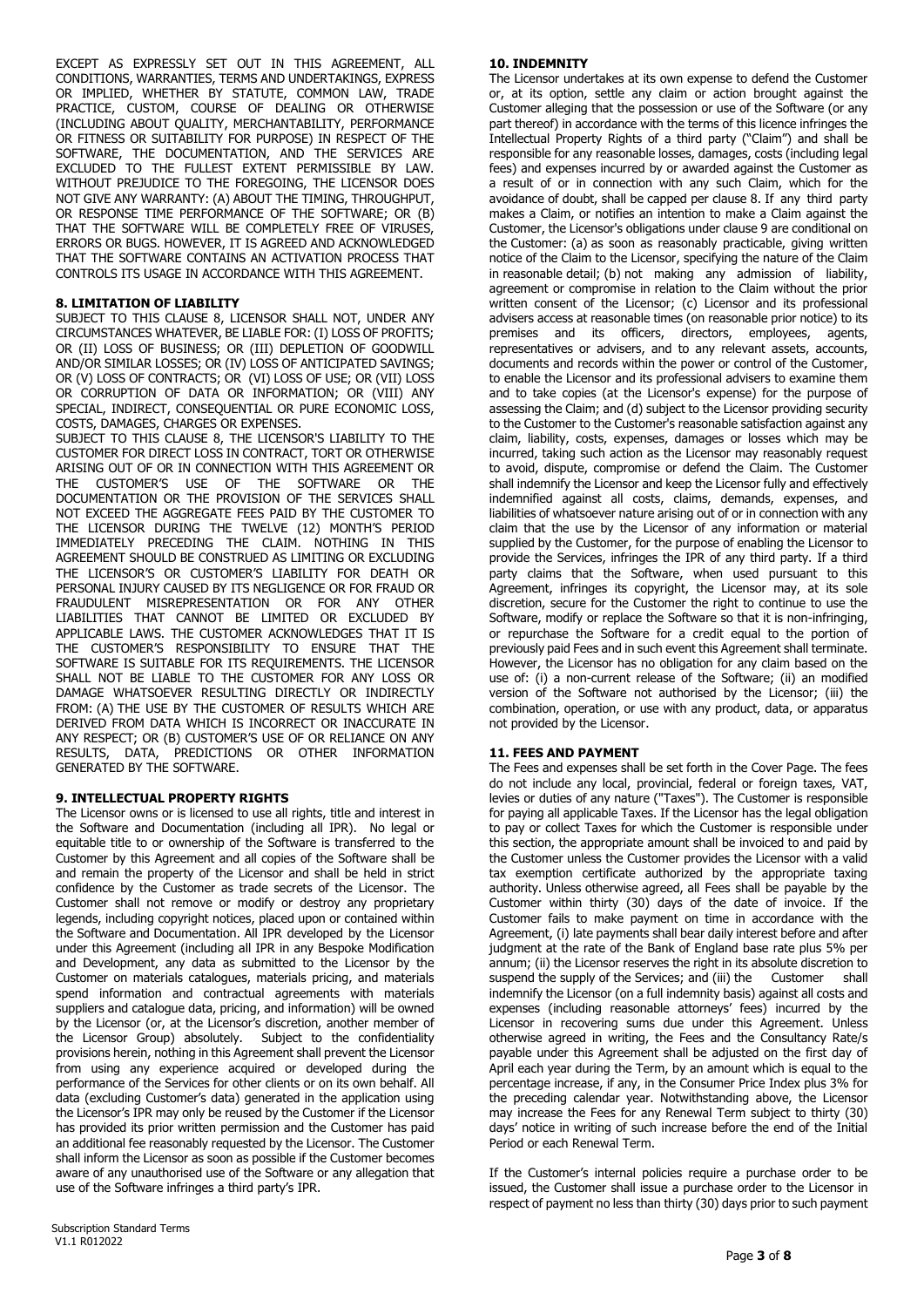being due or payable. For the avoidance of doubt, the Customer's failure to issue such purchase order will not prevent the Licensor from issuing an invoice for payment, nor permit the Customer to avoid or delay payment of any such amounts. The terms and conditions of this Agreement shall apply to the exclusion of any other terms that Customer seeks to impose or incorporate, including any terms on a purchase order, or which are implied by trade, custom, practice or course of dealing.

The Licensor may introduce certain new modules and/or functionalities to the Software, which are priced separately and made available for purchase through certain releases ("Significant Module"). Access to such Significant Modules are only provided subject to Customer's written request and payment of applicable fees. A Significant Module (and related fees) will be determined or released by the Licensor at its sole discretion.

## **12. CONFIDENTIALITY**

In performance of their obligations under this Agreement, the parties may disclose Confidential Information to each other. Subject to below, each party shall hold all such Confidential Information of the other party in the strictest confidence, not disclose it to any third party without the other party's prior written consent and ensure that knowledge of such Confidential Information of the other party is confined only to its employees or representatives who require such knowledge in the ordinary course of their employment or engagement for the purposes of this Agreement. The foregoing shall not apply to information which prior to receipt thereof from one party was in the possession of the other without any restriction on its disclosure or use, or which is subsequently disclosed to the recipient party without any obligations of confidence by a third party who has not derived it directly or indirectly from the other party, or which is or becomes generally available to the public through no act or default of the recipient party, or which is required by law or by any competent authority to be disclosed (but only to the extent that such disclosure is so required, and subject to prior notice where allowed by the law). Without prejudice to any other rights or remedies which the disclosing party may have, each party acknowledges and agrees that damages may not be an adequate remedy for any confidentiality breach by the recipient and the disclosing party shall be entitled without proof of special damage to the remedies of injunction, specific performance and other equitable relief for any threatened or actual breach of any such provision by the recipient.

#### **13. DATA PROTECTION**

For the purpose of this clause, "Data Protection Legislation" shall mean the Data Protection Act 2018, the General Data Protection Regulation (EU) 2016/679 ("GDPR"); and "Data Subject", "Controller", "Processor", "Processing" and "Personal Data" have the meaning set out in the Data Protection Legislation in relation to data that are Processed under this Agreement.

To the extent that the Licensor is a Processor acting on behalf of the Customer, for the purposes of this Agreement: (a) the type of Personal Data and categories of Data Subjects are: User's names and contact details such as work email address and work phone number, and IP location; and; (b) the nature/purpose of the Processing is to enable the Licensor to grant the Subscription and carry out the Services (which form the subject matter of the Processing) and the duration of the Processing shall be the Term of this Agreement.

Both parties shall comply with its obligations under the applicable Data Protection Legislation. This Section is in addition to, and does not relieve, remove or replace, a party's obligations or rights under the Applicable Data Protection Legislation.

**1.1.** The Licensor shall: (i) process the Personal Data only to the extent necessary for the purposes specified herein, in accordance with the Customer's written instructions and this clause 13; (ii) implement appropriate technical and organisational measures in accordance with the Data Protection Legislation to ensure a level of security appropriate to the risks that are presented by such Processing; (iii) assist the Customer insofar as this is possible (taking into account the nature of the processing and the information available to Licensor), and at the Customer's cost and written request, in responding to any request from a data subject and in ensuring the Customer's compliance with its obligations under applicable Data Protection Legislation with respect to security, breach notifications, impact assessments and consultations with supervisory authorities or regulators; (iv) notify the Customer without undue delay on becoming aware of a personal data breach involving the customer Personal Data; (v) at the written direction of the Customer, delete or return customer Personal Data and copies thereof to the Customer on termination of the agreement unless Brady is required by applicable law to continue to process that customer Personal Data. For the purposes of this Section, customer Personal Data shall be considered deleted where it is put beyond further use by Brady; (vi) maintain records to demonstrate its compliance with this Section (vii) comply with the applicable Data Protection Legislation in the event Licensor requires to transfer the Personal Data outside of the United kingdom or European Economic Area; and (viii) ensure that any employees or other persons authorised to Process the Personal Data are subject to appropriate obligations of confidentiality;. The Customer confirms that it has the necessary authority or consent (where required) from all relevant Data Subjects for enabling Licensor to use and process such Personal Data in accordance with this Agreement.

### **14. TERM AND TERMINATION**

This Agreement shall commence on the Effective Date and continue for the Term unless terminated earlier in accordance with this clause 14 or by the applicable provisions of the Cover Page. Either party may terminate this Agreement on immediate written notice to the other party if: (i) the other party is in material breach under this Agreement; (ii) the other party is in breach of its obligations under this Agreement and (where such breach is capable of remedy) fails to remedy such breach or provide an appropriate plan to remedy such breach within thirty (30) days of receipt of notice from the party not so in breach requiring it to do so; (iii) the other party undergoes insolvency or bankruptcy events or its normal business operations ceases or goes under the control of a receiver appointed by the authority; (iv) except with respect to payment obligations hereunder, if a Force Majeure Event delays or prevents the performance of any obligations of either of the parties, such failure or delay shall not be deemed to constitute a material breach of this Agreement, but such obligation shall remain in full force and effect, and shall be performed or satisfied as soon as reasonably practicable after the termination of the relevant circumstances causing such failure or delay, provided that if such party is prevented or delayed from performing for more than ninety (90) days, the other party may terminate this Agreement upon thirty (30) days' written notice.

Upon termination of this Agreement: (a) clauses 8, 12, 19, 20 and this clause 14 shall continue in full force and effect; (b) the Customer shall immediately cease using the Software; (c) within five days of such termination the Customer shall delete all copies of any part of the Software and return the Software, the Documentation and all copies thereof to the Licensor; (d) if this Agreement is terminated by the Licensor for breach, or by the Customer for convenience, all sums that would have been due had this Agreement not been terminated prior to the expiry of the Term shall become immediately due and payable to the Licensor. Any termination of this Agreement shall be without prejudice to any other rights or remedies either party may be entitled to under this Agreement or at law.

#### **15. AMENDMENTS TO SCOPE AND HOSTING SERVICES**

The Customer may, by giving written notice to the Licensor, request: (i) an increase in the scope of the Subscription (including the provision of additional Modules or Users); or (ii) a change to the Hosting Services. Within a reasonable time of receipt of such notice, the Licensor shall, prepare for the Customer a written estimate of any increase in the Fees and of any effect that the requested change would have on other aspects of the Hosting Services. Within fourteen (14) working days of receipt of the written estimate referred herein, the Customer shall inform the Licensor in writing whether or not the Customer wishes to proceed with the change. The Licensor shall not make the requested change until the parties have mutually agreed and signed a written variation to this Agreement specifying any change to the Subscription or Services and any change to the Fees.

#### **16. COMPLIANCE WITH LAWS**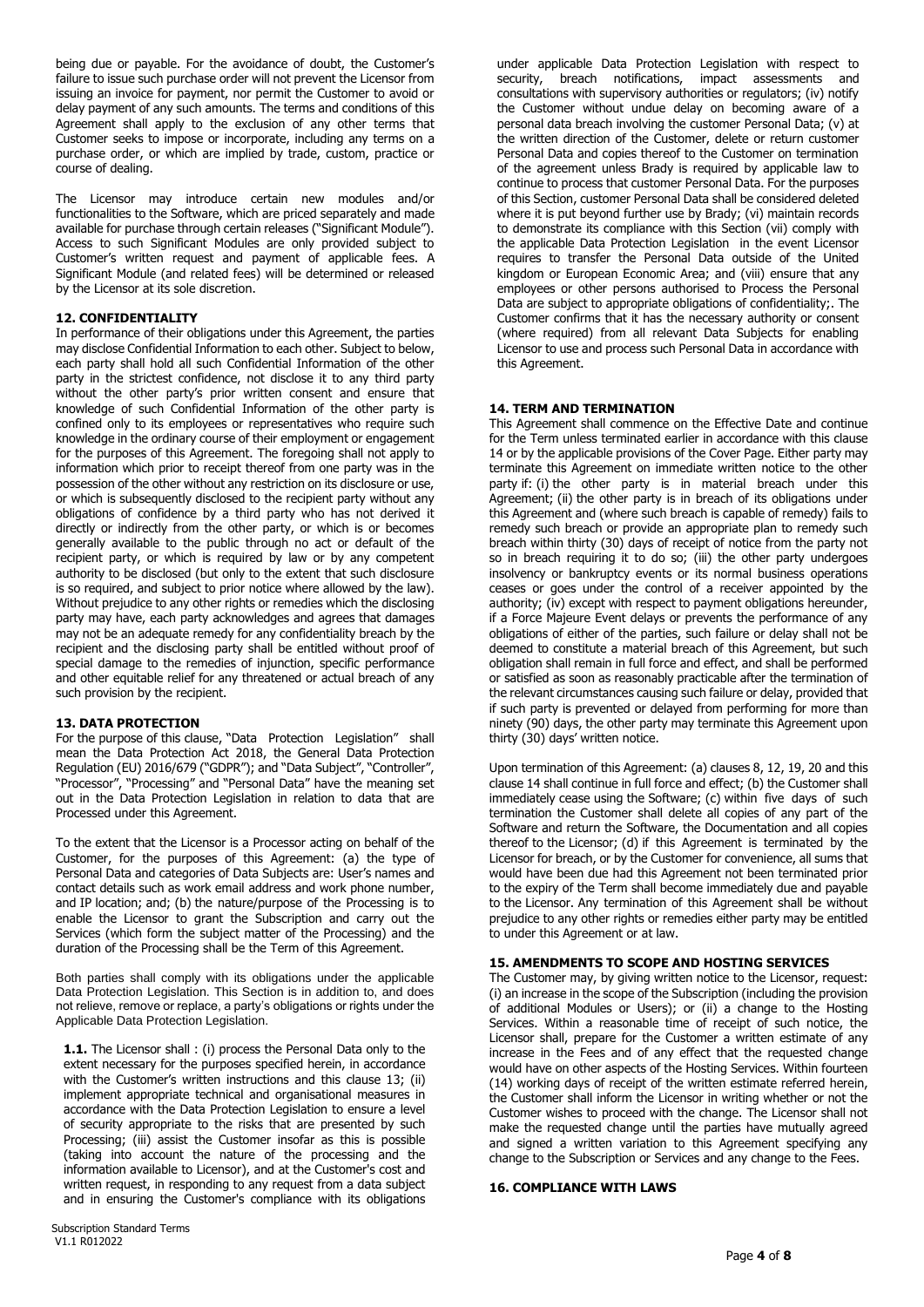The Customer shall comply with all applicable laws and regulations including but not limited to anti-bribery and export control laws, and maintain its own policies and procedures to ensure compliance.

### **17. GOVERNING LAW AND JURISDICTION**

The Agreement, and any dispute or claim arising out of or in connection with it or its subject matter or formation (including noncontractual disputes or claims), shall be governed by, and construed in accordance with the laws of the country where the Licensor is registered and the parties irrevocably submit to the exclusive jurisdiction of the courts of such country.

## **18. MISCELLANEOUS**

a. Neither party shall be liable to the other party, for any loss or damage which may be suffered as a direct or indirect result of a party being delayed, prevented or hindered in the performance of any of its obligations under this Agreement by reason of a Force Majeure Event. The affected party shall give notice to the other party as soon as is reasonably practical about the Force Majeure Event impacting the performance of this Agreement.

b. In addition to certain information about the Customer that is needed to provide the Customer with the Software or Services, the Licensor may maintain other information about the Customer and its Users, including the duration and frequency of the use of the Software, the pages viewed and searches performed, and other such anonymous usage data (collectively "Usage Data"). The Licensor uses the Usage Data for internal business purposes only, including improving, testing, and providing the Software, Services, and any additional services. The Licensor may disclose Usage Data in aggregate form (e.g., data aggregated from the Customer and other customers' use of the Software and Hosting Services, but does not identify the Customer or any other customer) for promotion, statistical analysis, market analysis, financial analysis, and other such purposes.

c. All notices, requests, consents, claims, demands, waivers, and other communications hereunder (each, a "Notice") shall be addressed to the parties at the addresses set forth on the Cover Page or relevant SOW (or to such other address that may be designated by the receiving party from time to time in writing). Notices shall be in writing and shall be delivered by hand or by pre-paid first-class post or other next working day delivery service, airmail or sent by e-mail (except for legal or termination notices) to the relevant party's email address specified on the Cover Page or relevant SOW (or any other e-mail address notified by one party to the other in writing for this purpose).

d. This Agreement, together with any other documents incorporated herein by reference, and related Cover Page, exhibits and schedules, constitutes the sole and entire agreement of the parties to this Agreement with respect to the subject matter contained herein, and supersedes all prior and contemporaneous understandings, agreements, representations, and warranties, both written and oral, with respect to such subject matter.

e. This Agreement may only be amended, modified, or supplemented by an agreement in writing signed by each party hereto, and any of the terms thereof may be waived, only by a written document signed by each party to this Agreement or, in the case of waiver, by the party or parties waiving compliance.

f. If any term or provision of this Agreement is invalid, illegal, or unenforceable in any jurisdiction, such invalidity, illegality, or unenforceability shall not affect any other term or provision of this Agreement or invalidate or render unenforceable such term or provision in any other jurisdiction.

g. The Customer shall not assign or transfer its rights or obligations in connection with this Agreement without the prior written consent of the Licensor which the Licensor may provide or withhold in its absolute discretion. The Licensor may assign or transfer its rights or obligations in connection with this Agreement in its absolute discretion to its affiliates.

h. This Agreement may be executed in multiple counterparts and by electronic or facsimile signature, each of which shall be deemed an original and all of which together shall constitute one instrument.

Except as expressly provided in this Agreement, a person who is not a party to this Agreement shall not have any rights to enforce any term of this Agreement.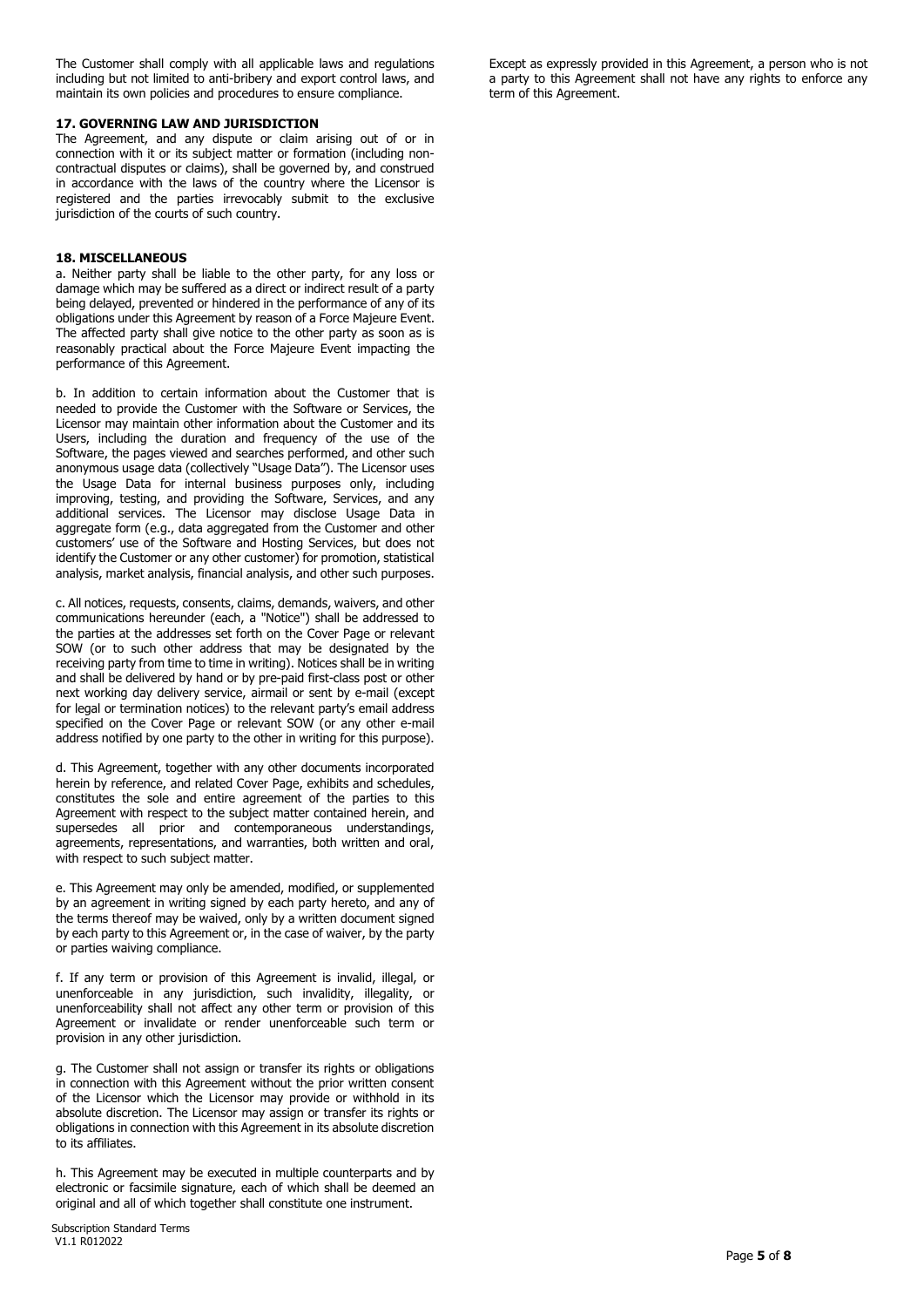## **1. INTRODUCTION**

Where applicable, the Licensor offers hosting services ("Hosting Services") in conjunction with the licensing of the software package as set out below. As at the date of this Agreement, the Licensor has selected Rackspace Limited ("Hosting Provider") as the third-party provider of the Hosting Services. The Licensor may select another provider to be the Hosting Provider in its absolute discretion, but subject to any Data Protection Legislation requirements.

### **2. HOSTING SERVICES**

In return for payment of the Hosting Fees, the Licensor shall provide the following Hosting Services to the Customer: (i) a hardware & software environment hosting by the Hosting Provider in a single data centre on which the Licensor's Software will be installed ("Hosting Environment") for use as one (1) production system; the Hosting Environment is deemed to start and terminate at the external firewall to the Hosting Provider's data centre and specifically excludes the Software itself; (ii) the Licensor will allow specific and uniquely identified persons ("Named Hosting Users") to connect to the Hosting Environment for the purpose of using the Software; (iii) connections to the Hosting Environment will be via the Microsoft Remote Desktop Services solution and an internet-based site to site Virtual Private Network (VPN) connection from the Customer's site; and (iv) one (1) additional instance of the Licensor's Software within the Hosting Environment for use as a test system. Any further additional instances shall be agreed by the parties on the Cover Page or separately in writing.

The Licensor will provide the following services in the Hosting Environment, as necessary: (a) multi layered security monitoring; (b) system component and resource management; (c) regular updates of multi layered security system; (d) scheduled updates of platform/OS environment; (e) scheduled updates of database environment; and (f) database administration. The Licensor will not provide the following services in the Hosting Environment: (v) management of specific static or variable data within the Software; (w) business level reporting from the Software; (x) database or performance management; (y) execution or management of business functions within the Software; and (z) access to Hosting Environment infrastructure other than through the Software. In addition, the Customer's local infrastructure and any infrastructure between the Customer's sites and the Hosting Environment (up to but not including the firewall of the Hosting Environment) remains the Customer's sole responsibility.

The Licensor will use reasonable endeavours to deploy the Hosting Services promptly, but does not guarantee that the Hosting Services will be deployed within a particular timeframe. The Licensor shall not be responsible and shall have no liability for any delay in deployment of the Hosting Services caused by the Hosting Provider.

#### **3. CUSTOMER OBLIGATIONS**

The Customer must: (i) use reasonable security precautions in connection with its use of the Hosting Services; (ii) comply with the laws applicable to its use of the Hosting Services; (iii) comply with the Hosting Provider's acceptable use policy as updated from time to time to reflect changes in law, regulation or accepted industry practice, and for the time being, set out at [http://www.rackspace.co.uk/legal/aup/;](http://www.rackspace.co.uk/legal/aup/) (iv) comply with the Microsoft licence terms, for the time being, set out at [http://www.rackspace.co.uk/aboutus/microsoftlicense.htm/;](http://www.rackspace.co.uk/aboutus/microsoftlicense.htm/) and (v) co-operate with the Licensor's reasonable investigation of service outages, security problems, and any suspected breach of this Agreement. The Customer shall use reasonable endeavours in line with standard industry practice to ensure it does not store, distribute or transmit any virus, or any material through the Hosting Services that is: unlawful, harmful, threatening, defamatory, obscene, infringing, harassing or racially or ethnically offensive; facilitates illegal activity; depicts sexually explicit images; promotes unlawful violence, discrimination based on race, gender, colour, religious belief, sexual orientation, disability; and or any other illegal activities; and not use the Hosting Services to provide services to third parties.

 Subscription Standard Terms V1.1 R012022 The Customer is responsible for: (a) understanding the regulatory requirements applicable to its business and for selecting and using the Hosting Services in a manner that complies with any applicable requirements; (b) keeping its account permissions up to date and confidential; and (c) the use of the Hosting Services by any of its employees, personnel, officers and directors, any person it authorises to use the Hosting Services, any person to whom it has given access to the Hosting Services, and any person who gains access to the Customer's data or the Hosting Services as a result of the Customer's failure to use reasonable security precautions, even if such use was not authorised by the Customer.

The Customer shall use reasonable endeavours to prevent any unauthorised access to, or use of, the Hosting Services and notify the Licensor promptly of any such unauthorised access or use. The Customer may not use the Hosting Services in any situation where failure or fault of the Hosting Services could lead to death or serious bodily injury of any person, or to physical or environmental damage. For example, the Customer may not use, or permit any other person to use, the Hosting Services in connection with aircraft or other modes of human mass transportation, nuclear or chemical facilities, or medical life support devices.

#### **4. AVAILABILITY**

"Availability" shall mean the Hosting Environment successfully responding to the Hosting Provider's Hosting Environment monitoring tool. The Hosting Environment will have a target level of Availability of 99% from 18:00 GMT on a Sunday through to 23:59 GMT on a Saturday, except where an Excused Event applies in accordance with this clause 4. The period from 00:00 GMT on a Sunday through to 17:59 GMT Sunday, or any downtime for maintenance or otherwise that is pre-arranged between the Licensor and the Customer, is defined as "Scheduled Downtime". All availability calculations shall be based upon the number of days in the given calendar month.

Hosting Environment Availability guarantee:

The target Availability for the Hosting Environment will be a minimum of 99% of the time in each calendar month excluding Scheduled Downtime and Excused Events ("Target Availability"). The actual Availability of the Hosting Environment will be measured according to the following formula and excluding Excused Events ("Actual Availability"):

 $(A - B - C) * 100$  $(A - B)$ Where:

 $A =$  total minutes in Calendar month

- B = minutes of Scheduled Downtime
- $C =$  minutes of actual downtime

The following are "Excused Events" which will not count as periods of unavailability of the Hosting Environment where they occur or persist outside of Scheduled Downtime: (i) the Customer makes changes to the Hosting Environment or otherwise cause or request any change that results in unavailability; (ii) unavailability occurs due to issues with any up or downstream connectivity/interfaces including traffic spikes arising from external factors outside of the Licensor's control; (iii) unavailability occurs due to issues with connectivity between the Customer's site/s and the Hosting Environment or due to any failure or issue outside of the Hosting Environment itself; (iv) where the Hosting Environment is located across more than one data centre and where a failover event has already occurred; the guarantee will continue to apply for the primary data centre but will not cover subsequent issues in the secondary data centre or other internet connection issues.

## **5. HOSTING SUPPORT**

"Hosting Environment Support Hours" are 24/7. Outside of Standard Support Hours, per the Brady Support Policy this support will be provided via an emergency hotline number (available to registered users only).

### **6. HOSTING SERVICE FAULTS**

The Licensor will use its reasonable endeavours to meet the target times set out in the table below. The Licensor will determine the priority of the fault.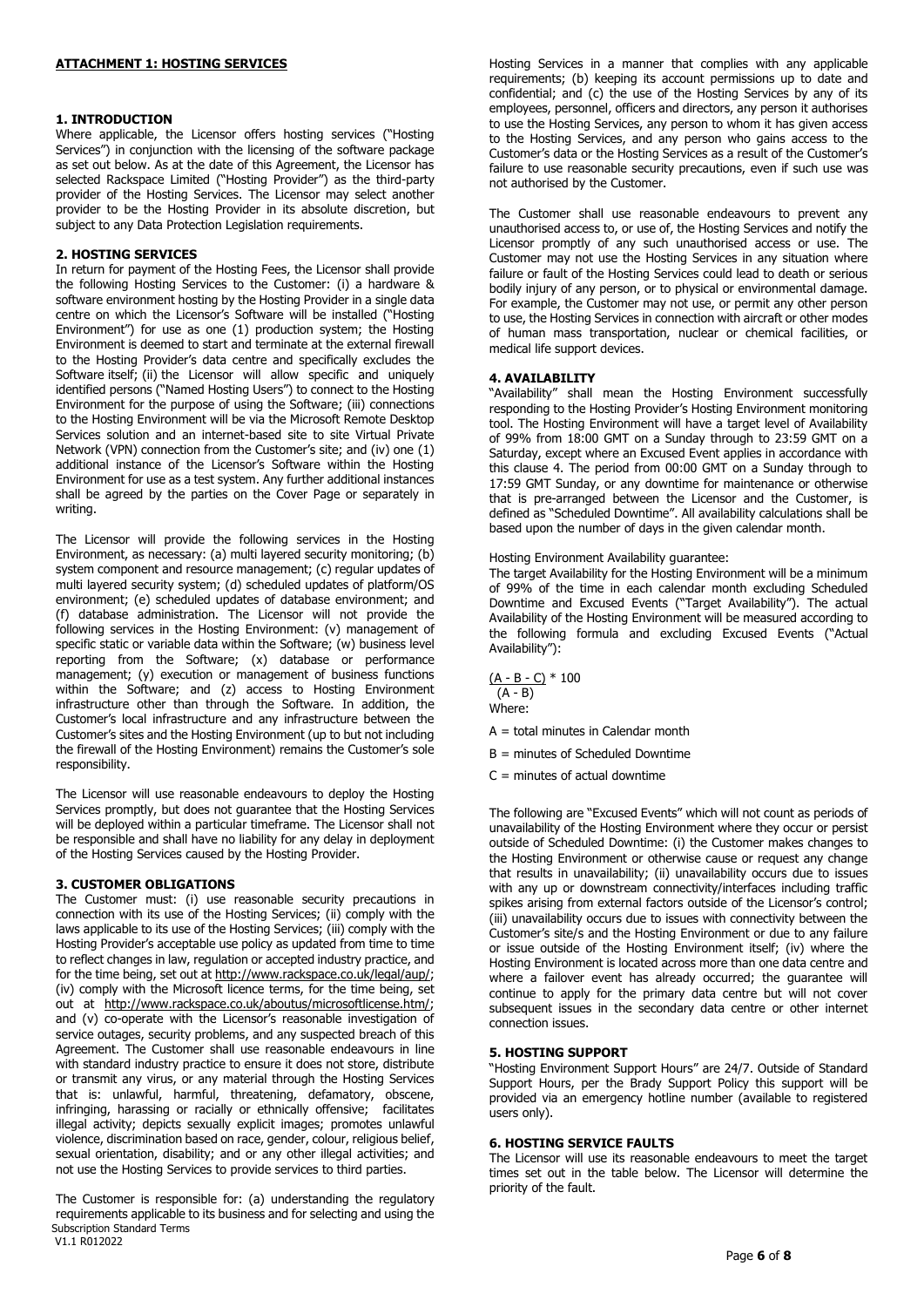## **Priority H0 – Critical Hosting Service Fault**

This applies to faults that will materially impact the Customer's business because access to the Hosting Environment is unavailable to one or more Users and cannot be used in production, with no possible workaround solutions immediately available.

These include faults, which involve hardware/server failure and power failure within the Hosting Environment, but excludes faults within the Licensor's Software or any component beyond the external firewall of the Licensor's data centre.

The Licensor aims to work to resolve the Priority H0 faults as soon as possible from the time of the fault being reported to the Licensor.

| Initial response target  | One (1) hour during Support Hours.                                                                                                                               |
|--------------------------|------------------------------------------------------------------------------------------------------------------------------------------------------------------|
| <b>Resolution target</b> | Continuous support during Support<br>Hours and further work, at the<br>Licensor's discretion, outside Support<br>Hours, until the critical issue is<br>resolved. |
| <b>Escalation target</b> | Two (2) hours between each level.                                                                                                                                |

Maintenance requests, or faults identified, which are not resolved before the escalation targets described in the priority issues tables above, may be escalated by the Customer through the following levels of the Licensor's organisation:

| Level 1 | Hosting Team Lead        |
|---------|--------------------------|
| Level 2 | Head of Customer Support |
| Level 3 | <b>Account Manager</b>   |

Provision of maintenance/support services for the Hosting Environment, as defined above, are subject to the Customer providing all of the following to the Licensor: (i) A ticket for each issue at the start of the process, logged via the Licensor's web based issue tracking software; (ii) A comprehensive clear description of the fault and expected behaviour, details of the steps to reproduce the problem and copies of screenshots where appropriate; (iii) Prompt responses to all reasonable requests for additional information in relation to the fault identified; and (iv) Approval to access or copy the Customer's production database; this approval will be deemed to have been granted once the Customer has logged a ticket via the Licensor's web based issue tracking software.

## **7. UPDATE SERVICES**

The Licensor will perform operating system and database system updates as deemed required for correct operation of the Hosting Environment and the Software. Updates to the Software including essential patches for error corrections will also be routinely performed. The schedule for updates will be determined by the Licensor with the Customer being given appropriate advance notification based on the type and criticality of the updates. In the event that the Customer wishes to delay an update, the Licensor will make reasonable efforts to re-schedule the update to a mutually acceptable date. New versions of the Software and associated database scripts will be made available within the Hosting Environment by the Hosting team and are included in the Hosting Services. This constitutes a basic upgrade of the Software. Any Customer-specific requirements over and above these activities shall be planned by the Customer and Licensor as an appropriate chargeable project.

## **8. SUSPENSION**

 Subscription Standard Terms V1.1 R012022 The Licensor may suspend the Hosting Services without liability if the Hosting Provider suspends the Hosting Services because: (i) it reasonably believes that the Hosting Services are being used by the Customer in breach of this Agreement; (ii) the Customer does not cooperate with a reasonable investigation by the Hosting Provider of any suspected violation of this Agreement; (iii) there is an attack on the Hosting Environment or the Hosting Environment is accessed or manipulated by a third party without the Customer's consent; (iv) the Hosting Provider is required by law or a regulatory or government body to suspend the Hosting Services; or (v) there is another event for which the Hosting Provider reasonably believes that the suspension of the Hosting Services is necessary to protect the Hosting Provider's network or the Hosting Provider's other Customer. The Licensor shall, where notice is received from the Hosting Provider,

give the Customer advance notice of a suspension at least twelve (12) hours during business hours (being 8am to 5pm Monday to Friday, excluding public holidays). If the Hosting Environment is If the Hosting Environment is compromised, then the Customer shall address the vulnerability prior to the Hosting Provider placing the Hosting Environment back in service.

## **9. INDEMNIFICATION**

If the Licensor or its Hosting Provider or any of its affiliates or their respective employees, agents or suppliers (the "Indemnitees") is faced with a legal claim by a third party arising out of the Customer's actual or alleged negligence, breach of law, failure to meet the security requirements of this Agreement, breach of the Hosting Provider's acceptable use policy or export control regulations, then the Customer shall pay to the Licensor the cost of defending the claim (including reasonably legal fees) and any damages award, fine or other amount that is imposed on the Indemnitees as a result of the claim. The Customer's obligations under this paragraph include claims arising out of the acts or omissions of the Customer's employees or agents, any other person to whom the Customer has given access to the Hosting Services, and any person who gains access to the Hosting Services as a result of the Customer's failure to use reasonable security precautions, even if the acts or omissions of such persons were not authorised by the Customer. The Customer must also pay to the Licensor reasonable legal fees that the Licensor and/or the Hosting Provider incur in connection with any dispute between persons having a conflicting claim to control the Customer's use of the Hosting Services, or any claim arising from an actual or alleged breach of the Customer's obligations. The Licensor and/or Hosting Provider will choose legal counsel to defend any claim made, provided that these decisions will be reasonable and will be promptly communicated to the Customer. The Customer shall comply with the Licensor's reasonable requests for assistance and cooperation in the defence of the claim. The Customer shall pay reasonable legal fees and expenses due under this clause as the Licensor and/or Hosting Provider incur them.

### **10. SECURITY AND BACKUP**

The Licensor will perform a full database backup operation once per week with differential backups on each subsequent day. The Licensor will manage the restoration of database backups in the case of breakdown. The Licensor will retain database backups on-site for two (2) weeks. The Customer releases the Licensor and the Hosting Provider from liability for loss of data to the extent that the data has changed since the time that the Licensor or the Hosting Provider was last required to perform a backup. The Licensor will use reasonable endeavours to ensure reasonable security precautions and practices in connection with the Hosting Services. Neither the Licensor nor the Hosting Provider is responsible to the Customer nor to any third party for unauthorised access to the Customer's data or the unauthorised use of the Hosting Services unless the unauthorised access or use is attributable to the Licensor. The Customer agrees that it will not interfere with any services management software agent(s) that the Hosting Provider or the Licensor installs on the Hosting Environment.

#### **11. OWNERSHIP**

The Customer does not acquire any ownership, interest in or right to possess the Hosting Environment, and the Customer has no right of physical access to the Hosting Environment. Neither the Hosting Provider nor the Licensor acquire any ownership, interest in or right to the information the Customer transmits to or from or stores on the Hosting Environment.

#### **12. HOSTING FEES**

If there is an increase in the fees payable by the Licensor to the Hosting Provider, the Licensor reserves the right to increase the Hosting Fees accordingly. Unless otherwise agreed, the Licensor shall provide the Customer with not less than three (3) months' notice of any increase in the Hosting Fees under this paragraph.